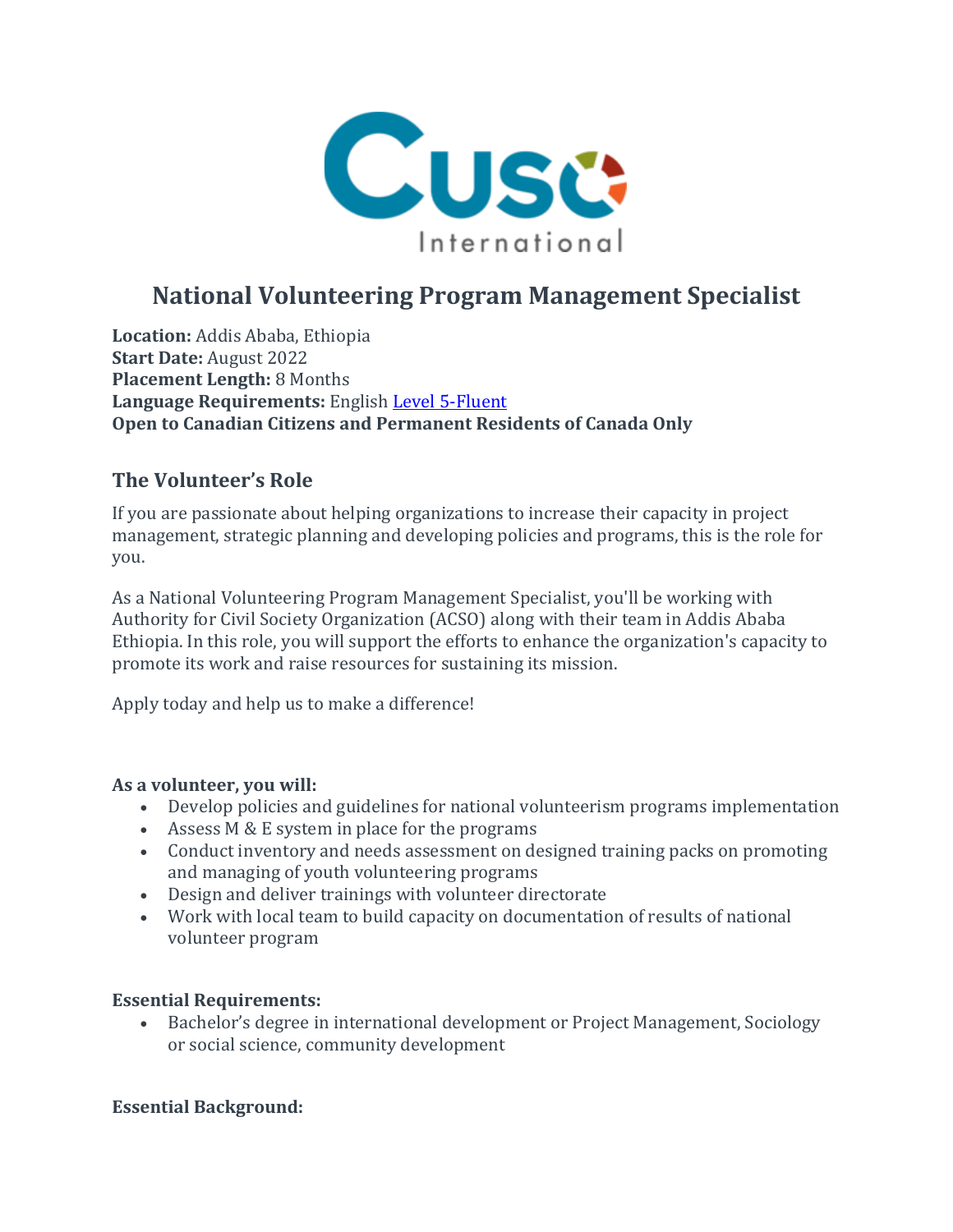• 3-5 years of experience working in leadership roles with a focus program design and implementation

# **What's in it for YOU? A life-changing experience!**

# **About Us, the Project and the Partner**

#### **Cuso International**

Cuso International is a not-for-profit development organization that works to eradicate poverty and inequality. Each year, we mobilize hundreds of volunteer professionals to work alongside local partners to maximize their impact through capacity building. We work in partnership with governments, civil society organizations, multilateral agencies and the private sector to develop and deliver programs aimed at advancing gender equality, promoting the empowerment of women and girls, and improving access to and quality of economic opportunities for young people.

#### **Project - Sharing Canadian Expertise for Inclusive Development and Gender Equality (SHARE)**

Cuso International will deliver the Sharing Canadian Expertise for Inclusive Development and Gender Equality (SHARE) project, with a contribution from Global Affairs Canada (GAC) over seven years (2020-2027). SHARE aims to improve the economic and/or social well-being of the poorest, most marginalized and vulnerable people, particularly women and girls, in developing countries, with a view to contribute to the Sustainable Development Goals. In addition to increasing engagement of Canadians in international development and key global issues, this project will aim to increase the performance of country partners to deliver more inclusive, innovative and environmentally sustainable development initiatives that advance gender equality, in support of the action areas of Canada's Feminist International Assistance Policy.

# **Partner - Agency for Civil Society Organization**

ACSO is a governmental office that particularly established for a purpose of registering, supporting and following up every activities of civil society organizations that are working in Ethiopia.

# **Requirements**

**Benefits**

**Terms and Conditions**